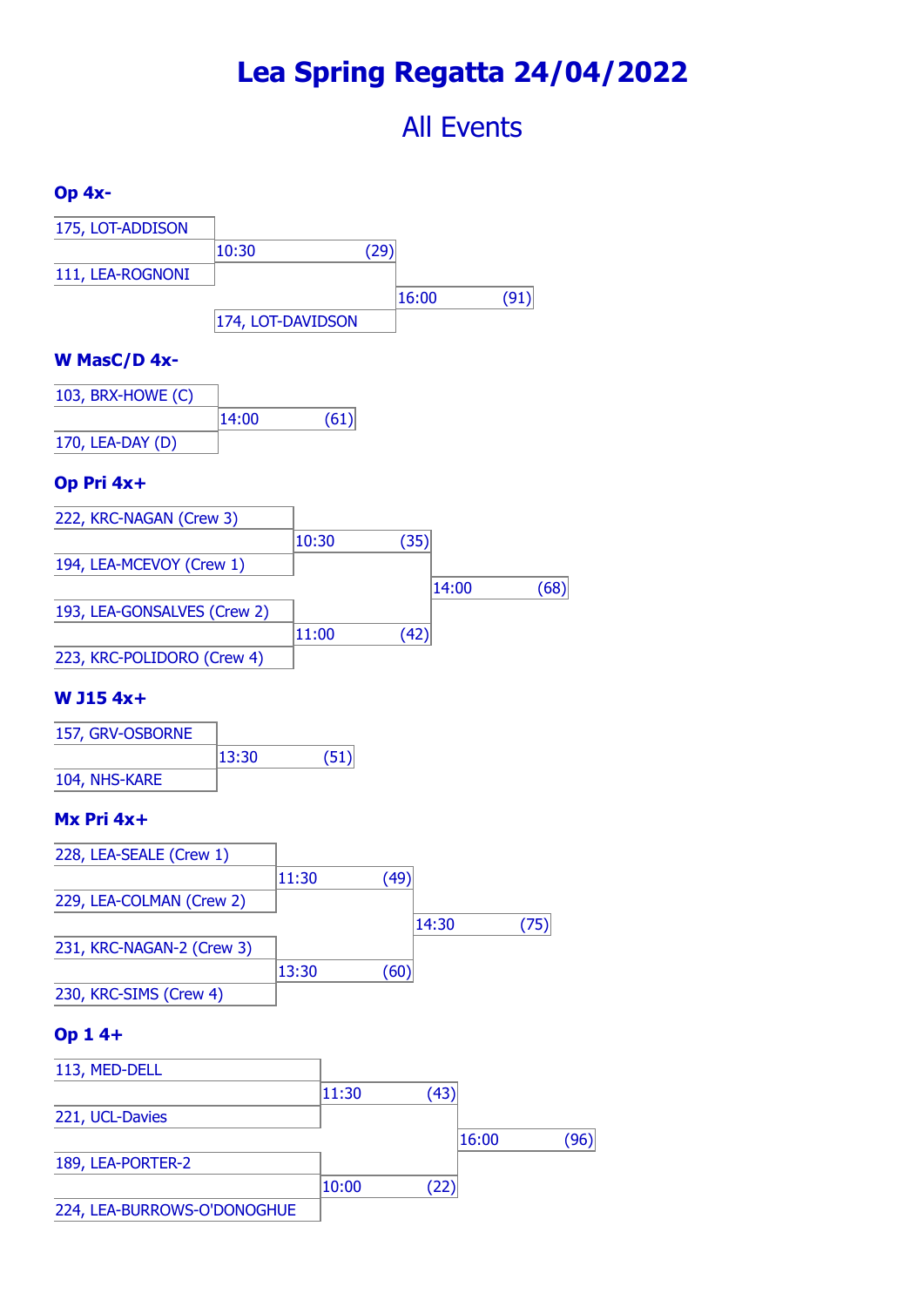# **Op 2 4+**



#### **W 1 4+**



## **W 2 4+**



#### **Mx 4+**

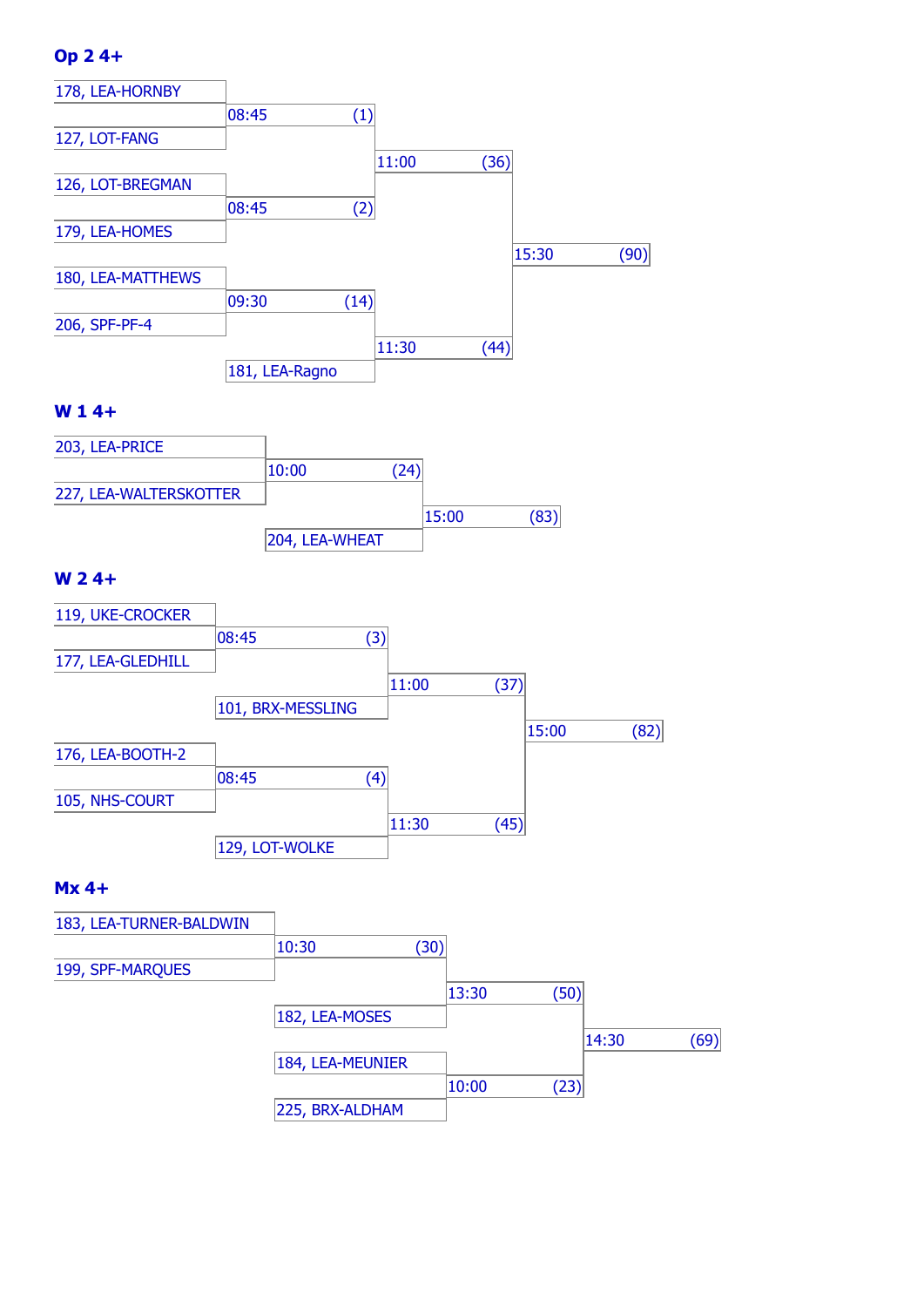# **Op 2x**



# **Op J18 2x**

| 156, LEA-FANNIN      |       |      |
|----------------------|-------|------|
|                      | 14:30 | (71) |
| 195, SPF-PERRY-FENCH |       |      |

# **Op J16 2x**



## **Op MasE/F 2x**

| 167, LEA-OHIRA (E) |       |      |
|--------------------|-------|------|
|                    | 15:00 | (76) |
| 115, BNT-BATES (F) |       |      |

## **W 2x**



## **W J18 2x**

| 155, LEA-RIOS       |       |  |
|---------------------|-------|--|
|                     | 15:30 |  |
| 215, LEA-DE SILVA-2 |       |  |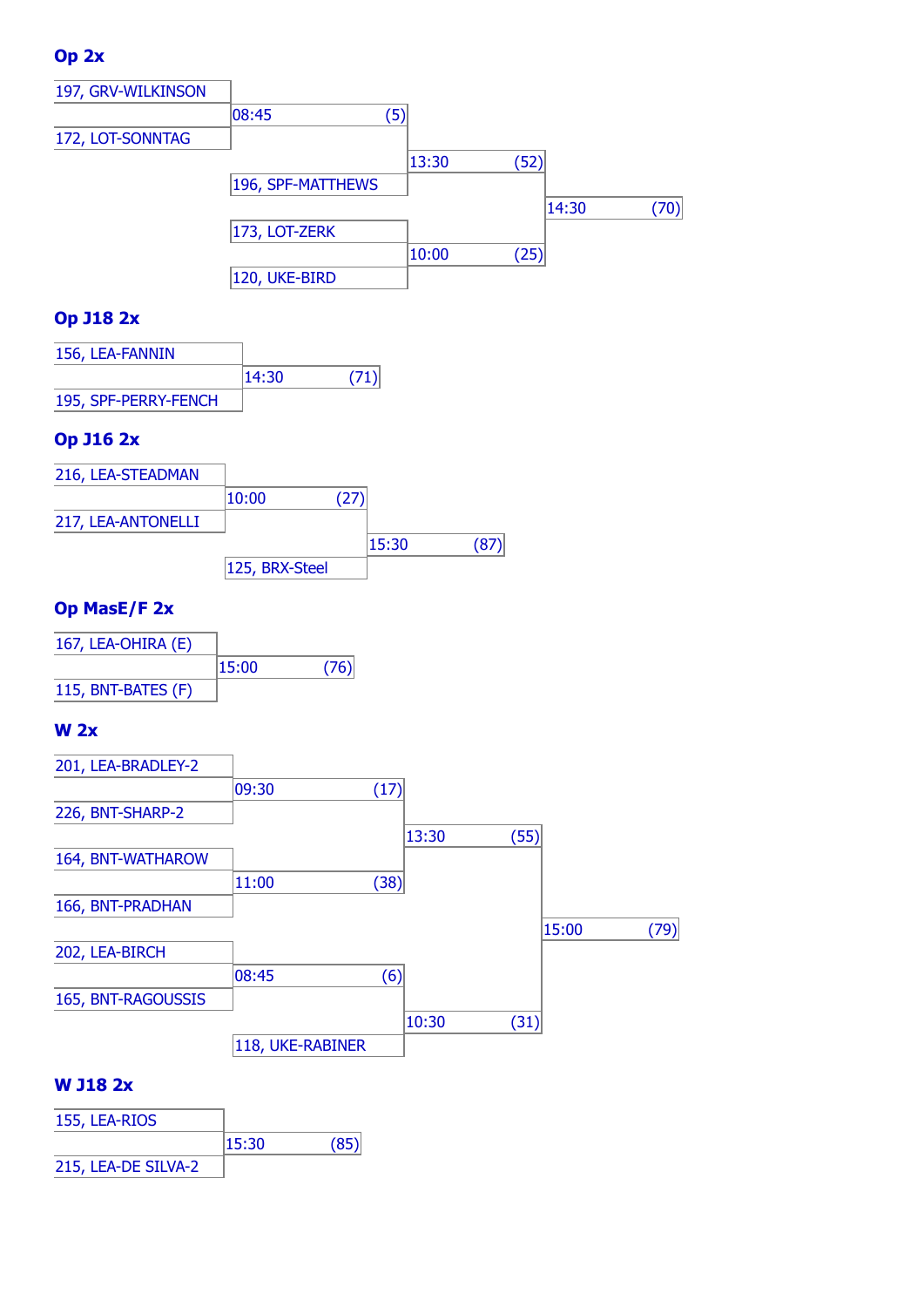# **W J17 2x**



#### **W J16 2x**



#### **W J15 1 2x**

| 137, LEA-PEAKE-2  |                         |     |       |  |
|-------------------|-------------------------|-----|-------|--|
|                   | 10:30                   | (33 |       |  |
| 209, LEA-LEITCH-2 |                         |     |       |  |
|                   |                         |     | 16:00 |  |
|                   | 138, LEA-SMITH-EKWEGH-2 |     |       |  |

#### **W J15 2 2x**

| 106, NHS-Arkle       |       |                   |       |      |
|----------------------|-------|-------------------|-------|------|
|                      | 09:30 | (18)              |       |      |
| 158, GRV-CIUCHE      |       |                   |       |      |
|                      |       |                   | 15:30 | (88) |
| 160, GRV-DOUSE       |       |                   |       |      |
|                      | 10:00 | $\left[28\right]$ |       |      |
| 159, GRV-GOLDSWORTHY |       |                   |       |      |

#### **W J14 2x**

| 139, LEA-NEWMAN |       |      |
|-----------------|-------|------|
|                 | 15:00 | (78) |
| 108, NHS-PERRIN |       |      |

## **W MasB/C/D 2x**

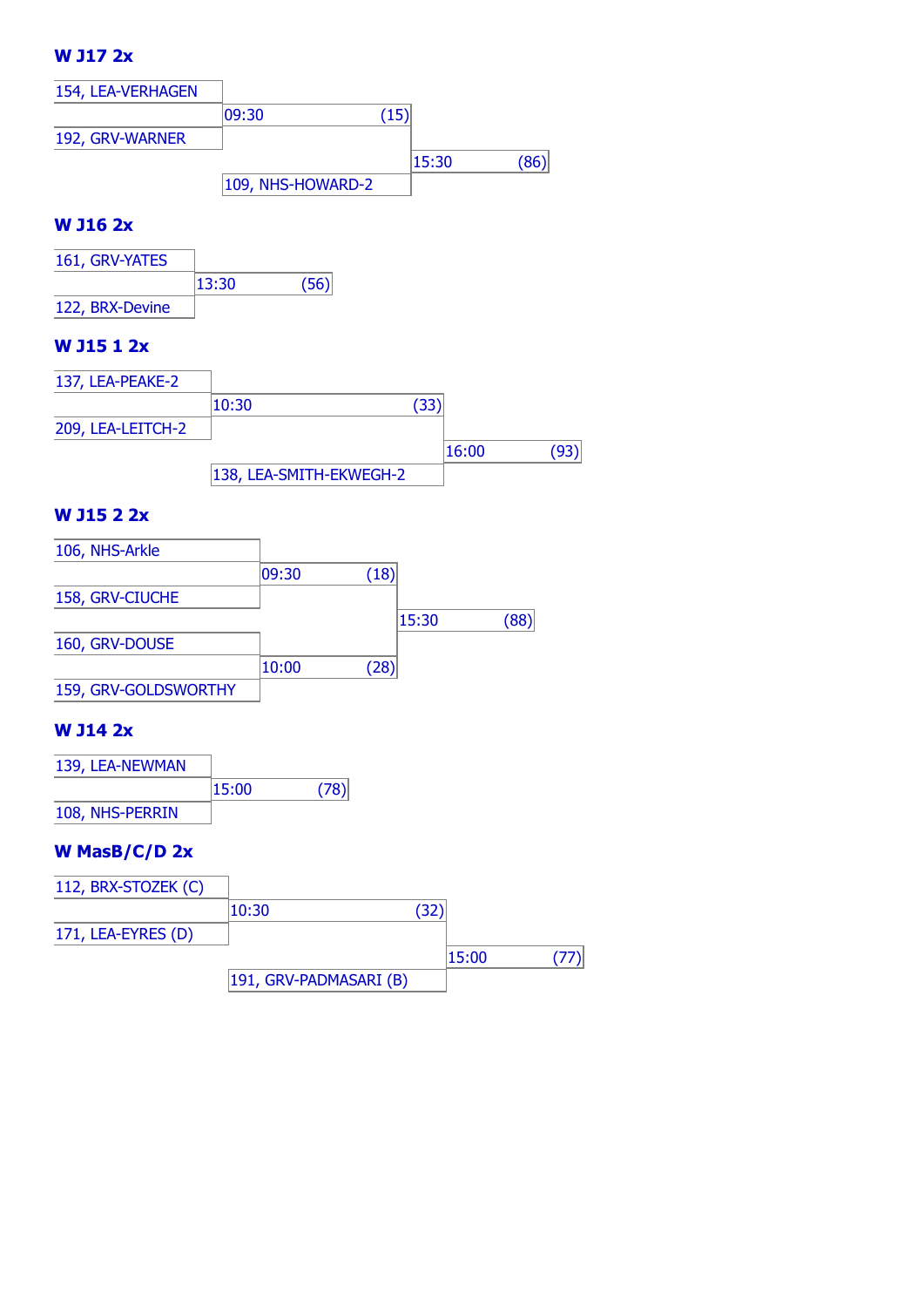## **Mx 2x**



# **Op 1 2-**

| 169, LOT-LABADI |       |      |
|-----------------|-------|------|
|                 | 11:30 | (46) |
| 128, LOT-WINSOR |       |      |

## **Op 2 2-**

| 117, UKE-JENNETT |       |      |
|------------------|-------|------|
|                  | 13:30 | (53) |
| 116, MED-KERGALL |       |      |

# **Op 1x**



# **Op J16 1x**

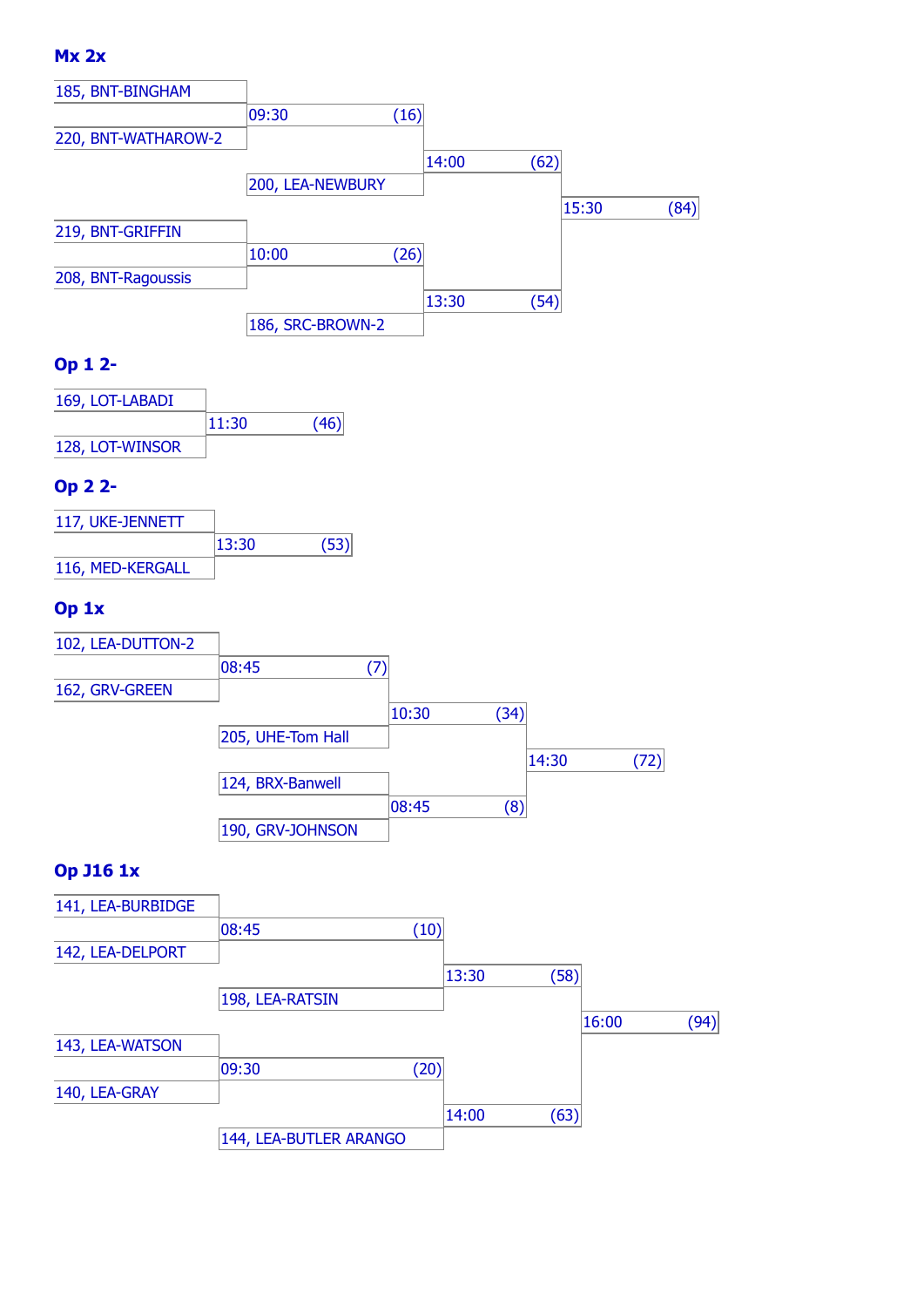# **Op J15 1x**



## **Op J14 1x**

| 133, MOS-CHADBOURN |       |      |       |    |
|--------------------|-------|------|-------|----|
|                    | 11:00 | (40) |       |    |
| 150, LEA-PAKULIS   |       |      |       |    |
|                    |       |      | 14:00 | 65 |
| 188, LEA-LIANG     |       |      |       |    |
|                    | 11:00 | .41  |       |    |
| 132, LEA-PORTER    |       |      |       |    |

## **Op MasB/C 1x**

| 168, LOT-WINSOR (C)  |       |      |
|----------------------|-------|------|
|                      | 14:30 | (73) |
| 187, SRC-WALLACE (B) |       |      |

## **Op MasE/F/G 1x**



#### **W J18 1x**